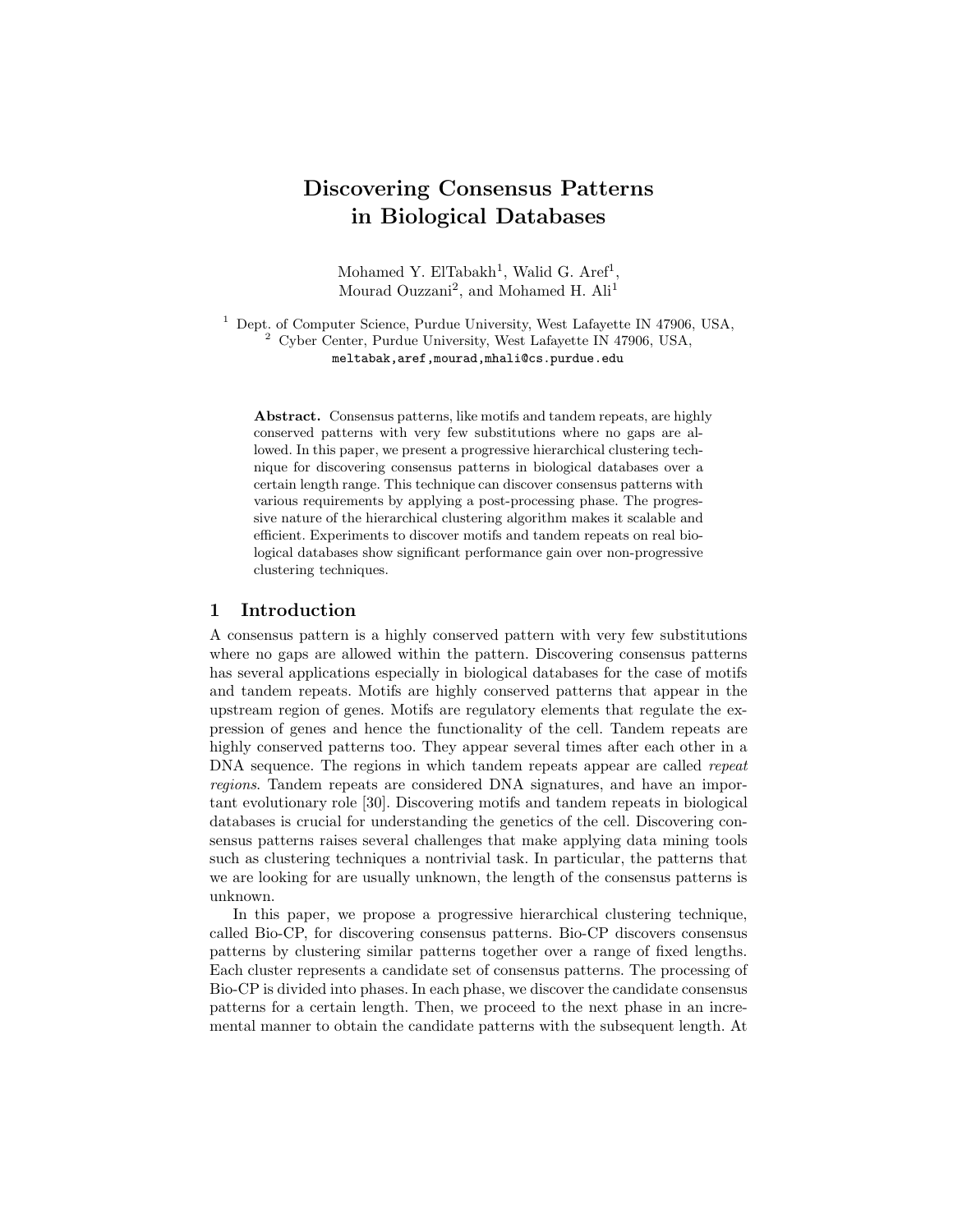the end of each phase, we perform a post-processing phase to apply any domain specific requirements over the candidate patterns. Bio-CP is applicable to a wide range of applications since it allows any domain specific requirements to be applied independently in a post-processing phase. Furthermore, Bio-CP executes progressively and hence significantly reduces the processing overhead compared to non-progressive clustering techniques. However, in its original form, Bio-CP involves a high overhead in the first phase due to computing and storing a large distance matrix. To address this issue, we propose several scalability techniques to reduce both the storage and CPU overheads.

The rest of the paper is organized as follows. We discuss the related work in Section 2. In Section 3, we present Bio-CP concepts and methods. Scalability issues are discussed in Sections 4. The experimental results are presented in Section 5. We conclude in Section 6.

## 2 Related Work

Pattern similarity is studied in several application domains. In data mining, frequent pattern mining is the problem of discovering similar patterns that appear a number of times above a certain threshold in the database, e.g., [2, 4]. Frequent pattern mining techniques cannot handle efficiently the problem of discovering consensus patterns for the following reasons: (1) Consensus patterns allow approximate matching, whereas frequent pattern mining techniques (even the techniques that allow gaps) usually search for only exact matches. (2) Frequent pattern mining techniques involve high overhead in the early phases in which too many short frequent patterns are discovered. The length of these short patterns can be out of the interesting range of the consensus patterns. Similarity search techniques aim at searching for a query string in a database of sequences, e.g., [1, 3, 5, 17]. Several data structures are developed for searching string and sequence data, e.g., suffix trees, e.g., [28, 29], and suffix arrays, e.g., [27, 29]. While these techniques and data structures are related to our targeted problem, they cannot be applied directly for discovering consensus patterns since we do not have a query string to search for in the first place.

Clustering techniques rely on grouping similar patterns or objects together [10, 14]. MOPAC [13] is an agglomerative clustering technique to discover motif consensus patterns in biological databases. MOPAC solves the problem for a specific motif length. For a length range, MOPAC needs to be re-executed for each candidate motif length. Usually, using existing clustering techniques to discover consensus patterns is limited to discovering such consensus for a specific length, which is not general enough since the length of such patterns is not known a priori. In contrast, our techniques extend clustering techniques to work over a range of lengths in a scalable way.

Several statistical and non-statistical approaches have been proposed in biological databases. Most of these approaches target either motifs or tandem repeats but not both. Examples of statistical techniques for discovering motif patterns can be found in [7, 8, 16, 20]. A statistical technique for finding tandem repeats in DNA sequences is proposed in [9]. Other non-statistical techniques in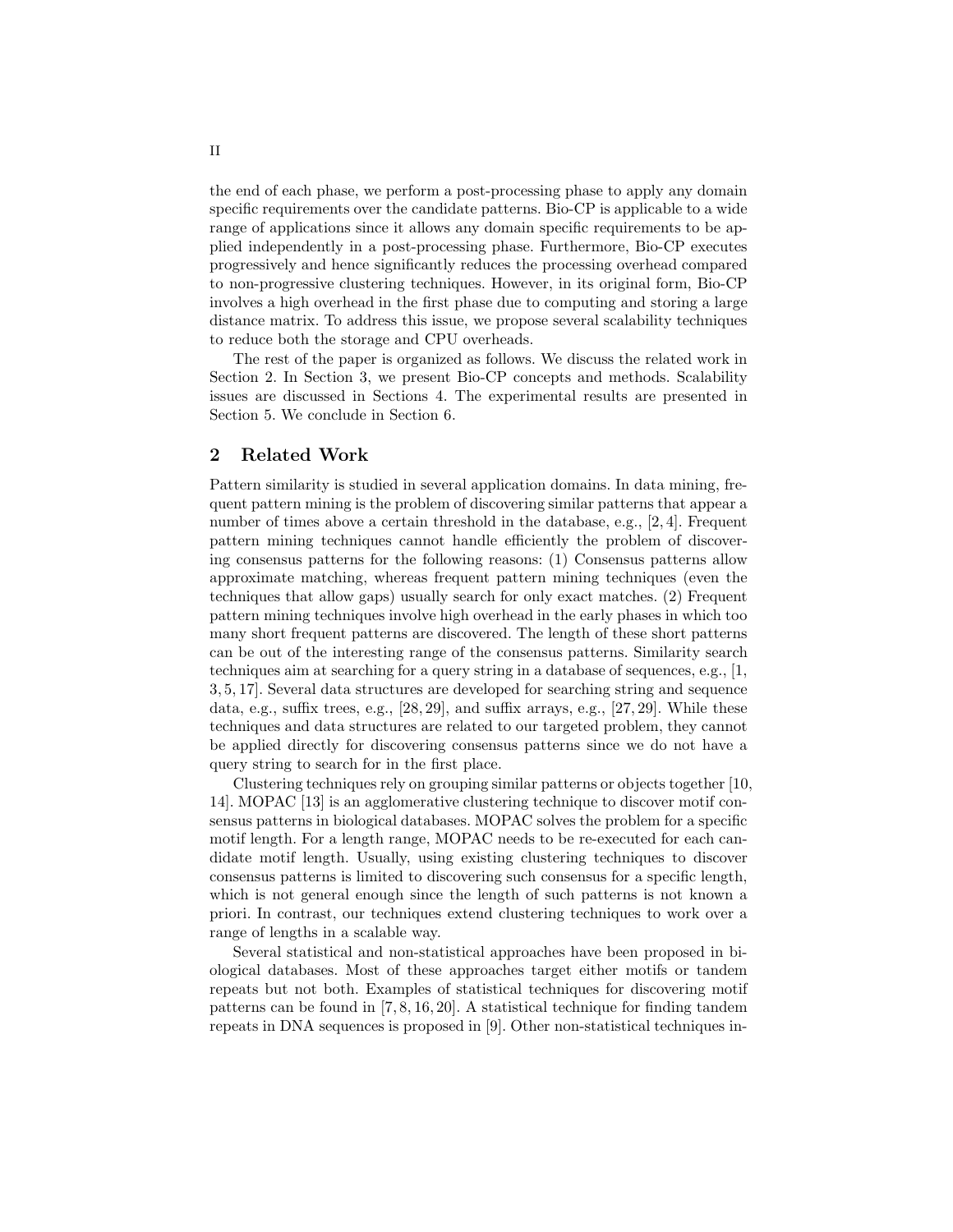cludes PROJECTION [11], COPIA [21], and WINNOWER [24] for discovering motifs and one technique [19, 22] for discovering tandem repeats.

## 3 Bio-CP Concepts and Methods

Bio-CP is a progressive technique for discovering consensus patterns for a given database of sequence, a length range, and a threshold for clustering patterns together at a certain length. More precisely, given  $(1)$  a database D of N sequences, i.e.,  $D = \{S_1, S_2, \ldots, S_N\}$  where each sequence  $S_i$   $(1 \leq i \leq N)$  has length  $L_i$ ,  $(2)$  a length range  $[min\_len \cdots max\_len]$  over which consensus patterns need to be discovered, and (3) a user-specified threshold  $\epsilon$ , 0≤ $\epsilon$ ≤1, that specifies the distance threshold beyond which no further patterns can be clustered together (a small value indicates tighter clusters and higher similarity among the discovered consensus patterns), Bio-CP returns a set of clusters; each cluster represents a group of consensus patterns for a given length within the user-specified length range. The distance between a pair of patterns can be measured using the Hamming Distance [15] or any distance metric that does not allow insertions or deletions like the substitution matrix. In this paper, we use the Hamming Distance.

Bio-CP proceeds in phases where each phase discovers the clusters for a certain length within the specified range. In the first phase  $(P_{min\_len})$ , we discover the clusters for patterns of length  $min\_len$ , and in the subsequent phases  $(P_{min\_len+1}, P_{min\_len+2}, \dots, P_{max\_len}),$  we incrementally extend existing patterns to discover the subsequent clusters corresponding to each length. Initially, Bio-CP divides the sequences in the database  $D$  into sliding windows of length  $min\_len$ . Each sliding window  $\mathbf{W}_{ij}^k$  is identified by three indexes i, j, and k, where  $i$  specifies the sequence identifier,  $j$  specifies the start position within sequence  $S_i$ , and k specifies the length of the sliding window. The index k is initially set to *min<sub>-len</sub>* and *k* increases by one as we move from one phase to the next one. We build a list  $Q$  that contains all possible sliding windows (Figure 1(a)). Each node in the list represents a pattern or sliding window, and consists of four fields: index  $i$ , index  $j$ , a pointer to the pattern, and a pointer to the next pattern in the list. These nodes will form the leaf level of a clustering hierarchy that will be built on top of them. In the rest of the paper, we use the terms 'window' and 'pattern' interchangeably to refer to the sliding window pattern.



Fig. 1. (a) Patterns list structure  $(Q)$ . (b) Sorted list structure  $(S)$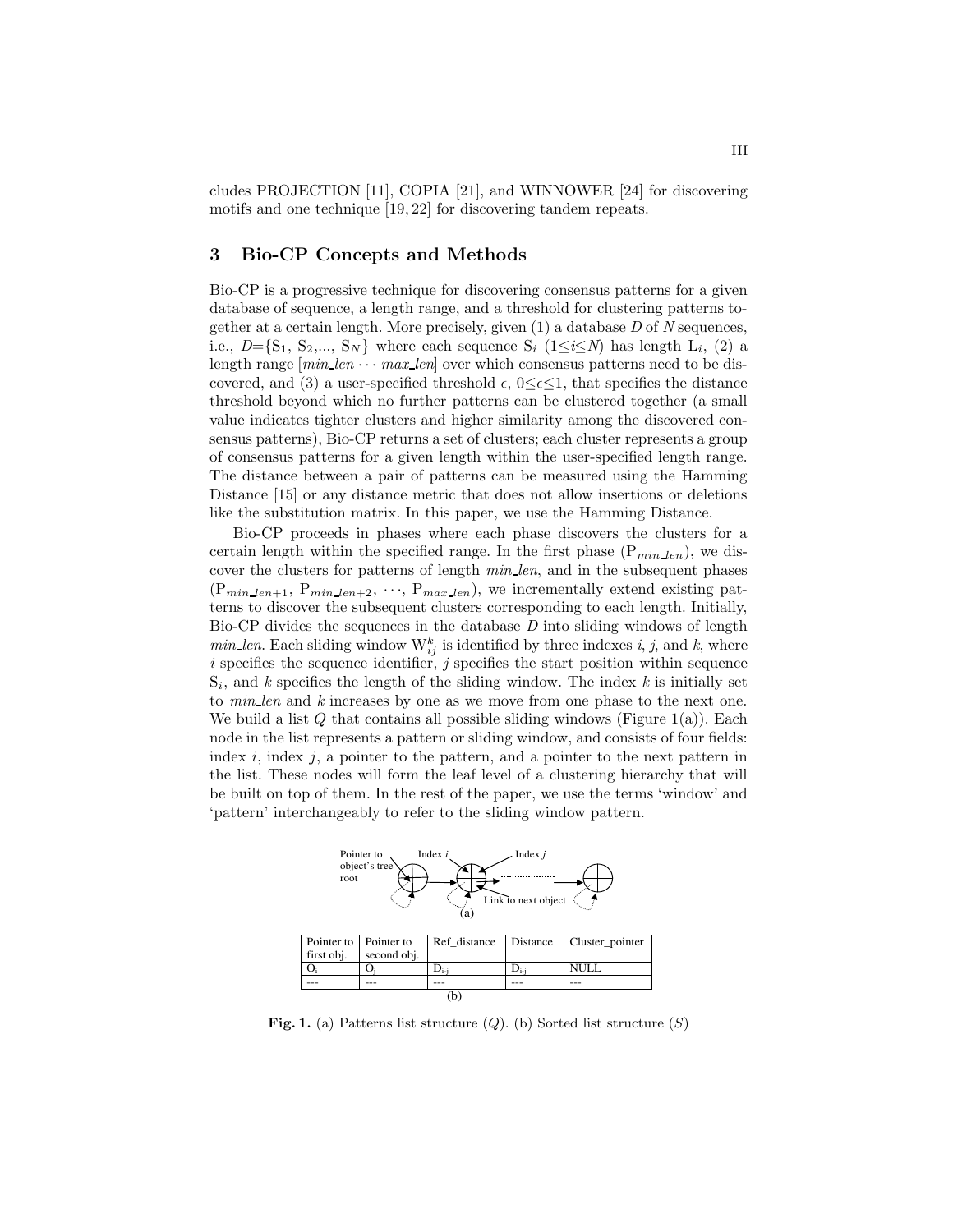In phase  $P_{min\_len}$ , Bio-CP starts by measuring the distance between each possible pair of patterns on length min len, and then inserting an entry for this pair into a sorted list  $S$ . List  $S$  is maintained in an ascending order of distance values such that the pairs that are the closest to each other will be at the top of the list and will be the first to be merged together. The structure of list S consists of five columns (see Figure  $1(b)$ ): The first column holds a pointer to a pattern in  $Q$ , the second column holds also a pointer to a pattern in  $Q$ , the third and fourth columns hold distance values, and if that entry will create a new node in the clustering hierarchy, then the fifth column will hold a pointer to this new node, otherwise it is NULL. The values in the Ref distance column serve as reference values and will not change while proceeding from one phase to another. However, the values in the Distance column will be updated as we progress in the algorithm.

Our target is to generate clusters over a range of lengths. Thus, it is important to normalize the distance values relatively to the patterns lengths (the distance between any pair is always between 0 and 1.) Furthermore, generating the distance matrix as a sorted list  $(S)$  does not involve additional overhead. Indeed, since we have prior knowledge of the possible values that will be inserted into the list, (the Hamming Distance between two patterns of length L is between 0 and L) then each new entry can be directly hashed to its proper sorted location in the list. We maintain a linked list for each distance value. After all the entries are inserted into their corresponding lists, we link these lists together to form list S. Bio-CP is applied over two clustering metrics, single-link [26], presented in Section 3.1 and complete-link [18] presented in Section 3.2. Typically, single-link clustering involves less processing overhead than complete-link clustering. However, in the case of large databases, single-link clustering generates poor quality clusters due to the chaining effect [23].

#### 3.1 Progressive Single-link Clustering

In single-link clustering, the distance between two clusters is the distance between the closest pair of patterns in these clusters. The objective is to merge in each step the closest pair of clusters into one cluster. We refer to Bio-CP with single-link clustering by Bio-CP/S. In the first phase  $P_{min\_len}$ , we scan the list S until we reach the first entry with distance larger than or equal to  $\epsilon$ . Any entry after that entry has a distance value larger than or equal to  $\epsilon$ . For each entry, say  $e$ , we check if the two patterns in  $e$  belong to the same cluster; If this is the case, then e is skipped, otherwise, the corresponding two clusters, say  $C_i$ and  $C_j$ , are merged into a new cluster  $C_k$ . The merge operation involves three steps: (1) Create a new cluster  $C_k$  in the clustering hierarchy. Make  $C_i$  and  $C_j$  children for  $C_k$ . (2) Traverse clusters  $C_i$  and  $C_j$  to reach all their members at the leaf level. Update the pointer associated with each member to point to cluster  $C_k$  instead of  $C_i$  or  $C_j$ . (3) Add a pointer in entry e to point to the newly created cluster  $C_k$ . Figure 2 shows an example of clustering five patterns. Note that the fourth entry in list S does not create a new cluster node, therefore its Cluster pointer value remains NULL. Recall that each window is initially in a separate cluster and the pointer associated with it points to itself. Also all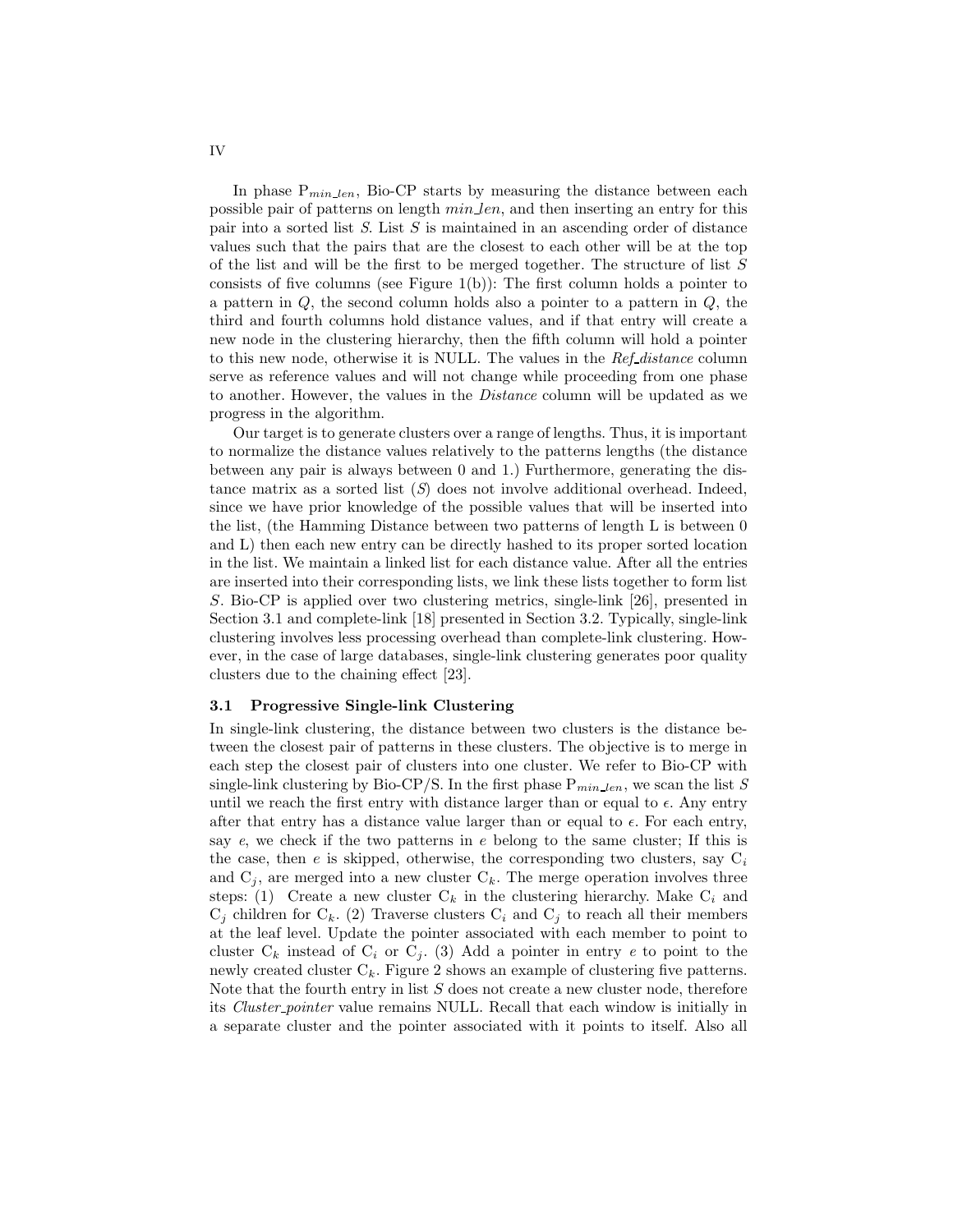

 $(b)$  Creating cluster  $C_1$  after processing the first entry



(d) Creating cluster  $C_3$  after processing the third entry

Fig. 2. Updating the clustering hierarchy and S after processing the first four entries

the pointers in the sorted list  $S$  are initially NULL. Maintaining the pointers in steps (2) and (3) is crucial for efficient processing in the subsequent phases. For example the pointer associated with each window, and maintained in step (2), allows us to detect if two members belong to the same cluster in a constant time.

Now that we generated the clusters of the consensus patterns of length  $min\_len$ , we can start generating the clusters for the subsequent phases  $P_{min\_len+1}$ ,  $P_{min\_len+2}, \dots, P_{max\_len}$  in an incremental way. Since the windows are sorted in  $S$  based on length  $min\_len$ , then all the subsequent phases will reference these windows for further extensions. In addition, these subsequent phases will reference the distance values measured in phase  $P_{min\_len}$ . For this reason, each entry in S keeps a copy of this reference distance value (Ref Distance).

Generally speaking, generating the clusters in any phase  $P_{min\_len+t}$  involves extending the windows in phase  $P_{min \, len}$  by t letters. Our progressive processing is based on two key observations.

Observation 1 The change in the distance values among the windows due to extending them by t letters is bound. The bound is computed using the Equation  $\Delta_{max\_t} = \frac{t}{min\_len+t}.$ 

**Observation 2** The value of  $\Delta_{max\_t}$  increases monotonically with respect to t; the size of  $C(t)$  is always increasing:  $C(t-1) \subseteq C(t)$ ; where  $2 \leq t$ .

Observation 1 implies that the maximum change in the distance value due to appending t letters is  $\pm \Delta_{max_{\mu}}$ . Therefore, the only entries in S that may cross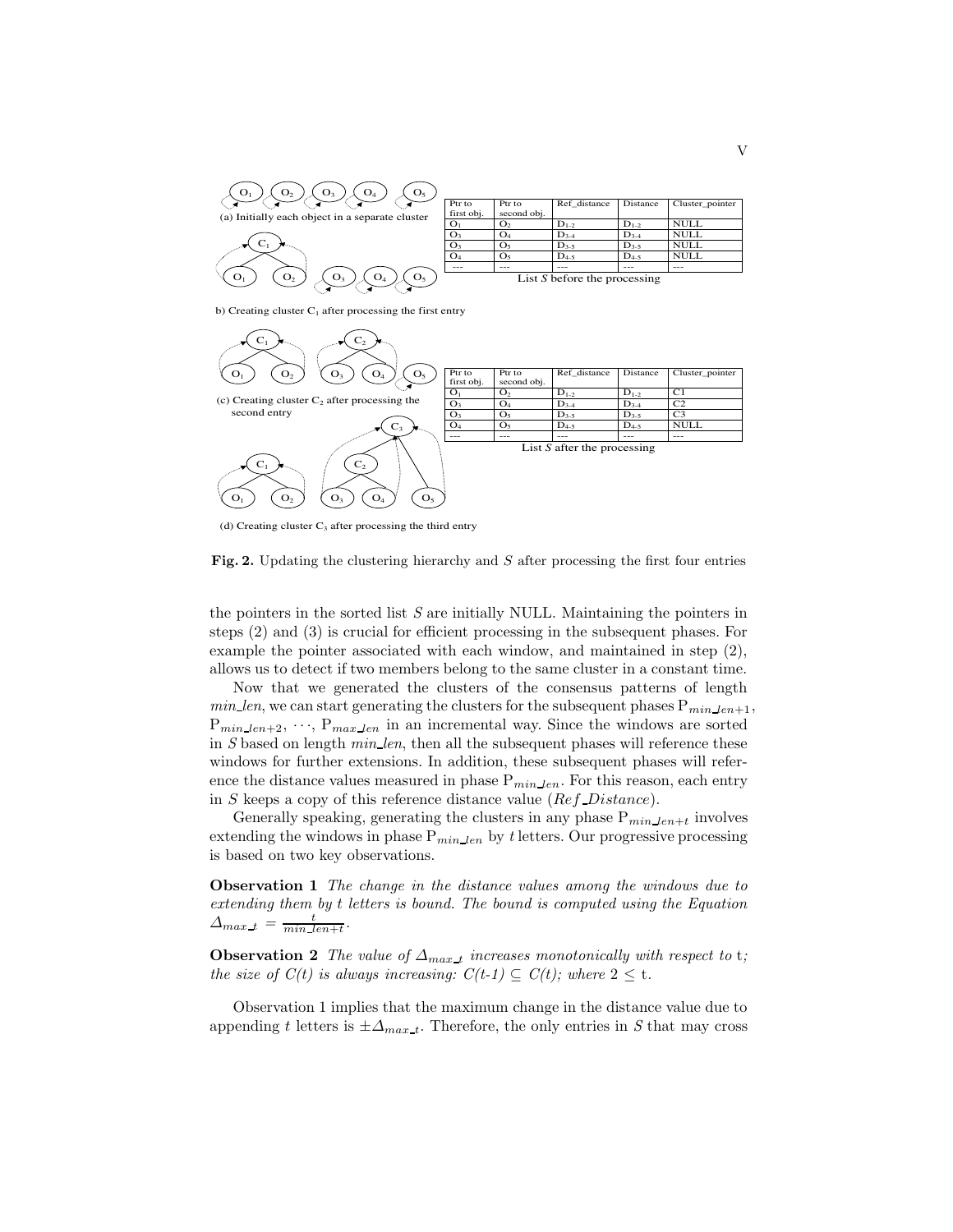the threshold  $\epsilon$  in phase  $P_{min\_len+t}$ , and thus may change the clustering hierarchy are within  $\pm \Delta_{max\_t}$  from  $\epsilon$ . Let  $C(t)$  be the set of entries that are within  $\pm \Delta_{max\_t}$ from  $\epsilon$ ; entries in  $C(t)$  are the only entries that need to be updated in phase  $P_{min\_len+t}$ . This would simply consist in comparing the newly appended t letters and modifying the distance value. Finding the entries in  $S$  that belong to  $C(t)$ is performed by scanning  $S$  in both directions starting from the last processed entry in phase  $P_{min\text{len}}$  (i.e., the last entry that has  $Ref\_Distance < \epsilon$ ). All entries that have Ref Distance value within  $\pm \Delta_{max\_t}$  from  $\epsilon$  will be in  $C(t)$ .

Observation 2 implies that the entries in  $C(t)$  that need to be updated in phase  $P_{min\_len+t}$  can be divided into two types: (1) the entries that were in  $C(t-$ 1) in the previous phase  $P_{min\_len+t-1}$  and (2) the entries that are added during the current phase  $P_{min\_len+t}$ . The entries in the latter type require comparing the newly appended t letters to update their distances. In contrast, the entries in the former type require only one letter comparison (the last appended letter) to update their distances. In summary, Observation 1 determines which entries to update and Observation 2 allows for an efficient update of these entries' distance values. The main framework for progressive processing is given in Figure 3. Note that the equation for  $\Delta_{max\_t}$  is general for the Hamming distance as well as for any substitution matrix having values ranging from 0 to any positive number.



Fig. 3. Progressive processing for the candidate entries

The next step is to identify which of these entries trigger a change over the existing hierarchy; i.e., split or merge operations:

- If the distance before the update is less than  $\epsilon$  and the distance after the update is still less than  $\epsilon$ , then this entry will not trigger any change.
- If the distance before the update is larger than or equal to  $\epsilon$  and the distance after the update is still larger than or equal to  $\epsilon$ , then this entry will not trigger any change.
- If the distance before the update is less than  $\epsilon$  and the distance after the update is larger than or equal to  $\epsilon$ , then this entry will trigger a split to take place only if the entry has a cluster attached to it.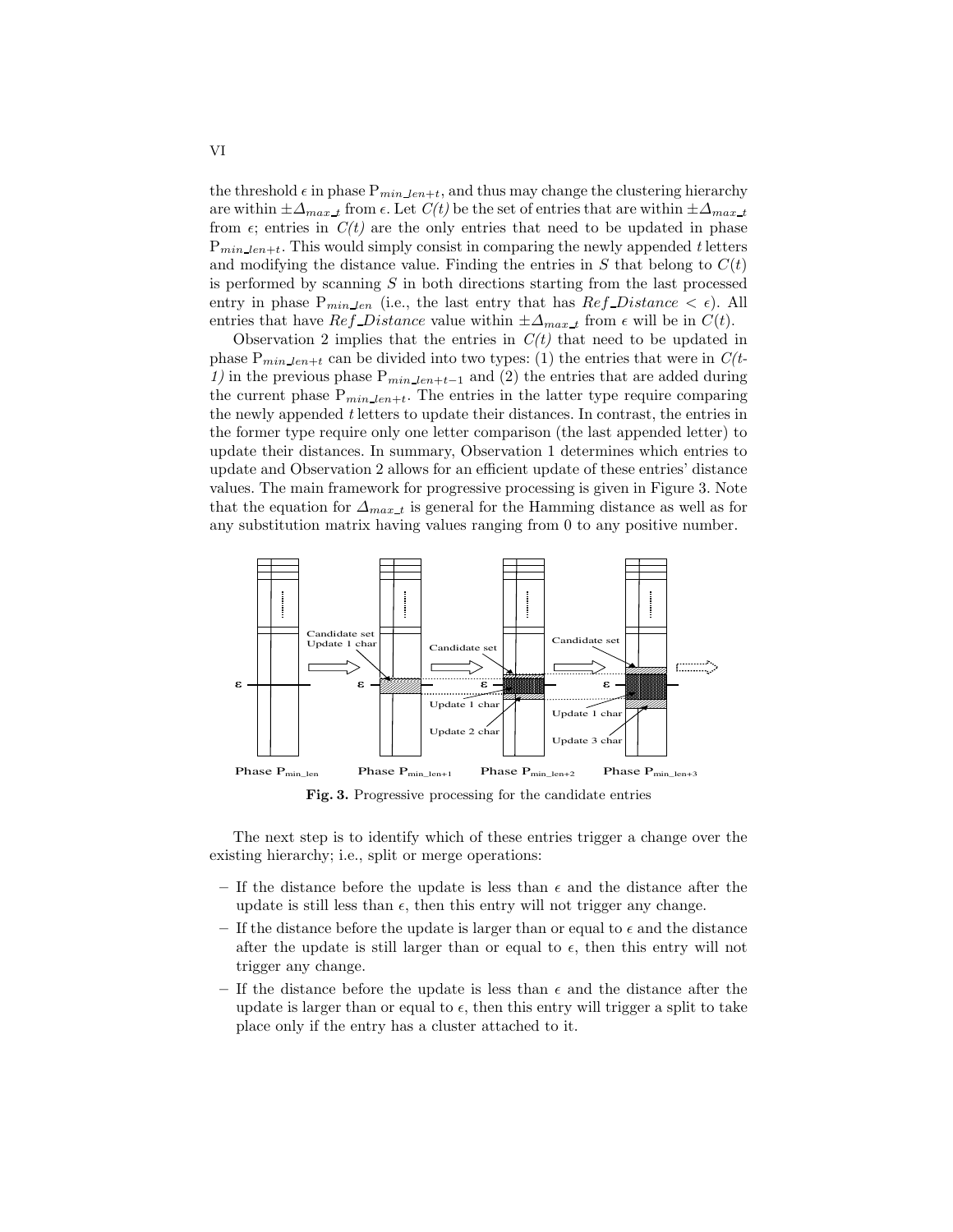– If the distance before the update is larger than or equal to  $\epsilon$  and the distance after the update is less than  $\epsilon$ , then this entry will trigger a merge to take place only if the windows in this entry belong to different clusters.

If none of the entries in  $C(t)$  triggers splits or merges, then the clusters in the current phase  $P_{min\_len+t}$  will be the same as the clusters generated in the previous phase  $P_{min\_len+t-1}$ . If there are entries in  $C(t)$  that trigger splits or merges, then the entries in  $C(t)$  need to be scanned to perform the required changes.

Performing a split operation, triggered by an entry  $e$  in list  $S$ , on a cluster C involves three steps: (1) Traverse the left child cluster of C, i.e.,  $C_1$ , to reach all its members in the leaf level. Update the pointer associated with each member to point to cluster  $C_1$  instead of C. (2) Traverse the right child cluster of C, i.e.  $C_2$ , to reach all its members in the leaf level. Update the pointer associated with each member to point to cluster  $C_2$  instead of C. (3) Invalidate the pointer attached to entry e by setting it to NULL.

Recall that the pointers maintained at the leaf members of the hierarchy and the entries in the sorted list allow performing the identification process efficiently. Detecting whether an entry in the sorted list has a cluster attached to it is performed in constant time by checking the pointer associated with this entry. Also, detecting whether two windows belong to different clusters is performed in constant time by checking the pointers associated with these windows. Finally, performing a merge or split operation is performed, as explained previously, in the order of the cluster size. The issue of maintaining the hierarchy pointers is thightly related to the union-find problem [25]. For example, another way of maintaining the pointers is to make each node points to its direct parent only. In that case, detecting whether two windows belong to different clusters or not is performed in order of the cluster size (in the worst case), however a merge or split operation is performed in a constant time.

It is important to keep the clustering hierarchy consistent while performing the splitting and merging operations. To achieve this consistency, all the split operations are performed before any merge operations in the backward direction (i.e., we process the entries of  $C(t)$  in a bottom-up fashion), and then all the merge operations are performed in the forward direction (i.e., we process the entries of  $C(t)$  in a top-down fashion). Algorithm 1 describes the incremental processing for discovering the clusters at phase  $P_{min \, len+t}$ . The following lemma states that Bio-CP/S produces exactly the same clusters as a non-progressive single link technique. We omit the proof due to the lack of space.

**Lemma 1.** Bio-CP/S produces exact results in all phases compared to the results generated by the non-progressive technique.

## 3.2 Progressive Complete-link Clustering

Bio-CP/S has two advantages: (i) it produces exact results and (ii) the singlelink clustering it employs has less processing overhead than that of complete-link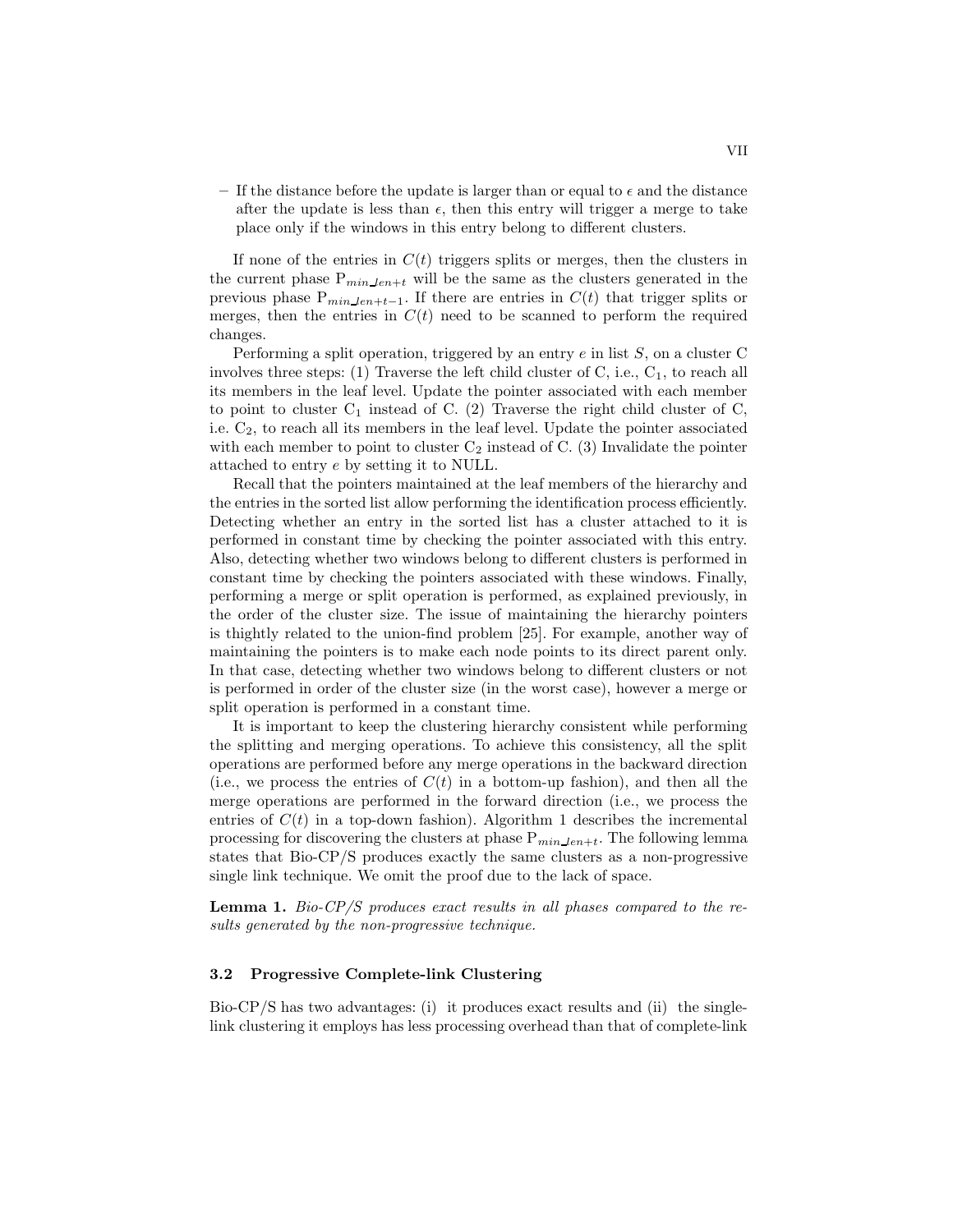| <b>Algorithm 1</b> Progressive clustering at phase $P_{min\_len+t}$ |  |  |  |  |  |  |  |
|---------------------------------------------------------------------|--|--|--|--|--|--|--|
|---------------------------------------------------------------------|--|--|--|--|--|--|--|

| Inputs From the Previous Phase:                                                           |  |  |  |  |  |  |
|-------------------------------------------------------------------------------------------|--|--|--|--|--|--|
| -Sorted list $S$                                                                          |  |  |  |  |  |  |
| - The Clustering hierarchy from the previous phase $P_{min\_len+t-1}$                     |  |  |  |  |  |  |
| $-\Delta_{max_t-1}$ from the previous phase $P_{min_t-1}$                                 |  |  |  |  |  |  |
| Computations at the Current Phase:                                                        |  |  |  |  |  |  |
| -Compute $\Delta_{max\_t}$                                                                |  |  |  |  |  |  |
| -Entries within $\pm \Delta_{max_{t=1}}$ from $\epsilon$ are updated                      |  |  |  |  |  |  |
| by comparing the last letter appended to the patterns                                     |  |  |  |  |  |  |
| -Entries within $\pm \Delta_{max\_t}$ but outside $\pm \Delta_{max\_t-1}$ from $\epsilon$ |  |  |  |  |  |  |
| are updated by comparing the last $t$ letters appended to the patterns                    |  |  |  |  |  |  |
| -Identify the entries that cross $\epsilon$ and trigger                                   |  |  |  |  |  |  |
| split or merge operations                                                                 |  |  |  |  |  |  |
| -Perform the required split operations in the backward                                    |  |  |  |  |  |  |
| direction (process the entries bottom-up)                                                 |  |  |  |  |  |  |
| -Perform the required merge operations in the forward                                     |  |  |  |  |  |  |
| direction (process the entries top-down)                                                  |  |  |  |  |  |  |

clustering. However, for large databases, Bio-CP/S produces clusters with poor quality due to the chaining effect. In this section, we propose  $\rm Bio-CP/C$  where we apply Bio-CP using the complete-link metric for clustering. In completelink clustering, the distance between two clusters is measured as the distance between the farthest pair in the two clusters. Therefore, the diameter of any resulting cluster is always less than the user specified threshold  $\epsilon$ .

Building the clustering hierarchy in the first phase,  $P_{min\_len}$ , is similar to building the hierarchy using the single-link metric, except in the merging condition. After constructing the sorted list  $S, S$  is scanned until we reach the first entry with a distance larger than or equal to  $\epsilon$ . For each entry  $e$  in  $S$ , if the two patterns in that entry, i.e.,  $W_1$  and  $W_2$ , belong to the same cluster then  $e$  is skipped, otherwise if  $W_1$  and  $W_2$  belong to different clusters, i.e.,  $C_1$  and  $C_2$ , then Bio-CP/C checks whether  $W_1$  and  $W_2$  are the farthest pair in  $C_1$  and  $C_2$ . If this is the case, then  $C_1$  and  $C_2$  are merged into a new cluster C, otherwise, entry  $e$  is skipped. The merge step in Bio-CP/C is similar to the merge step in Bio-CP/S except that we do not need to maintain the pointers attached to the entries in list  $S$  (Step 3 in the merge procedure). These pointers are used in Bio-CP/S to identify efficiently which entries will trigger splits in the subsequent phases. However, in Bio-CP/C, the splitting condition is different and does not depend on these pointers.

After generating the clusters of the consensus patterns of length min len in phase  $P_{min\_len}$ , Bio-CP/C generates the clusters for the subsequent phases  $P_{min\_len+1}, P_{min\_len+2}, \dots, P_{max\_len}$ . In each phase, i.e.,  $P_{min\_len+t}$ , Bio-CP/C computes  $C(t)$  (the set of entries to be updated) and then updates their distance values in the same way as that of single-link clustering. Identifying which entries will trigger splits or merges is performed as follows: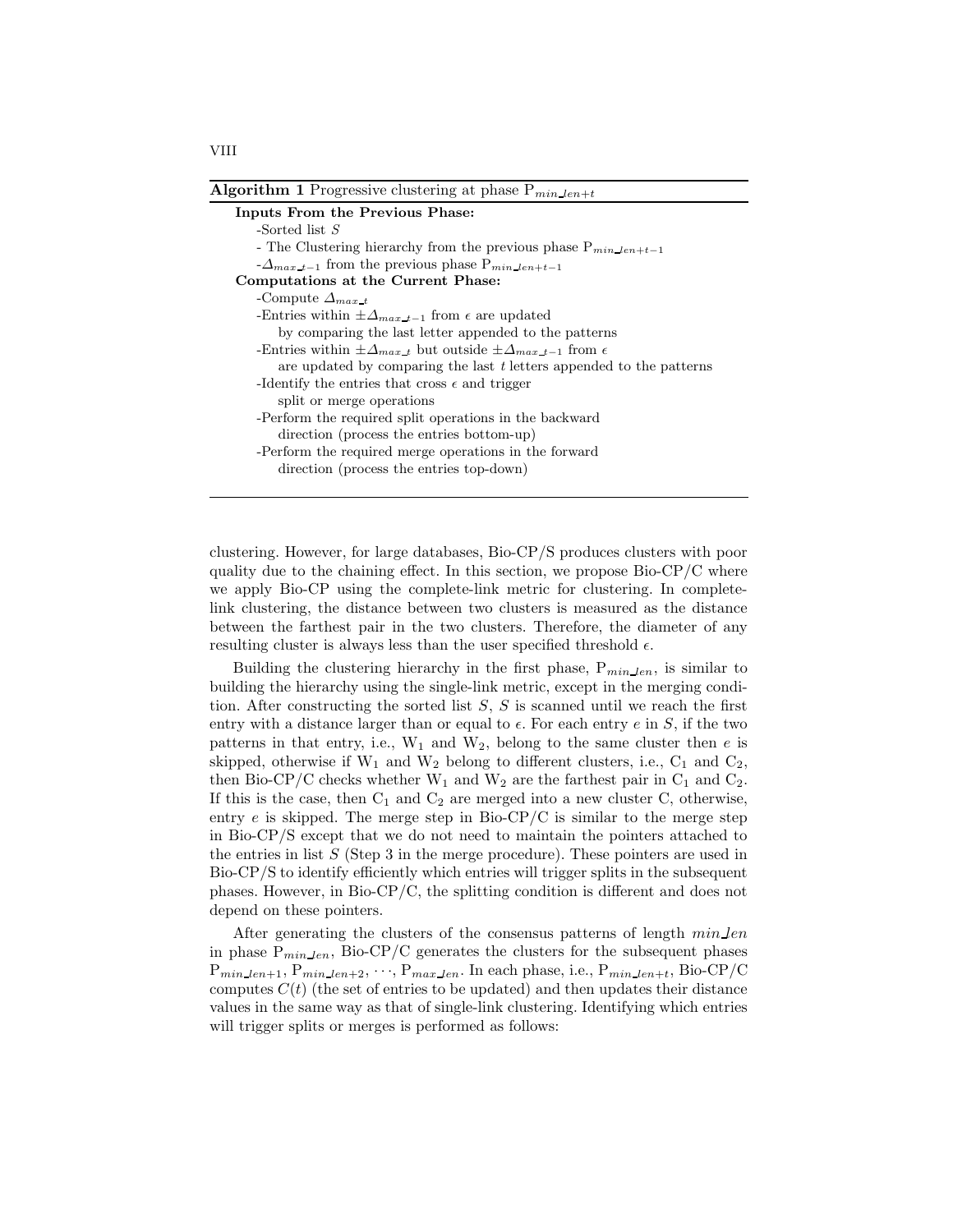- If the distance before the update is less than  $\epsilon$  and the distance after the update is still less than  $\epsilon$ , then this entry will not trigger any change.
- If the distance before the update is larger than or equal to  $\epsilon$  and the distance after the update is still larger than or equal to  $\epsilon$ , then this entry will not trigger any change.
- If the distance before the update is less than  $\epsilon$  and the distance after the update is larger than or equal to  $\epsilon$ , then this entry will trigger a split to take place whenever the windows in this entry belong to the same cluster.
- If the distance before the update is larger than or equal to  $\epsilon$  and the distance after the update is less than  $\epsilon$ , then this entry will trigger a merge to take place only if the windows in this entry belong to different clusters and are the farthest in their clusters.

The splitting condition in Bio-CP/C is less strict than that in Bio-CP/S. In Bio-CP/S, the only entry that can split an existing cluster is the one that created the cluster. However, in Bio-CP/C, any pair of windows that belong to the same cluster will split the cluster if their distance becomes larger than or equal to  $\epsilon$ . This is why Bio-CP/C does not maintain pointers with the entries in the sorted list  $S$ . In addition, the merging condition in Bio-CP/C is more strict than in Bio-CP/S; a pair of windows will merge two clusters only if this pair is the farthest pair in these clusters.

Bio-CP/C and Bio-CP/S use the progressive technique in almost the same way. However, the results from Bio-CP/C are approximate in comparison with the non-progressive technique as stated in the following lemma. We omit the proof due to the lack of space.

**Lemma 2.** Bio-CP/C produces approximate results in comparison to the results produced by the non-progressive technique. However, the generated clusters still satisfy the condition that the diameter of any generated cluster is less than  $\epsilon$ .

#### 3.3 Post-Processing Phase

The post-processing phase allows to apply any available domain-specific requirements to refine the discovered consensus patterns. Here are some examples of biological requirements that can be applied for discovering motifs and tandem repeat. (a) The user may specify a minimum size for the desired clusters, such that any cluster that contains fewer patterns than the specified minimum size will be ignored. (b) The user may specify any position requirements for the discovered patterns. For example, whether the desired tandem repeats should appear immediately after each other or a gap is allowed between the repeats. (c) A DNA palindrome [8] is a sequence whose inverse complement is the same as the original sequence. The user may specify that the desired motif patterns should have at least a certain palindrome degree. In this case, we check each pattern against the specified palindrome threshold and we qualify only the patterns with higher palindrome degree. (d) The user may specify whether the desired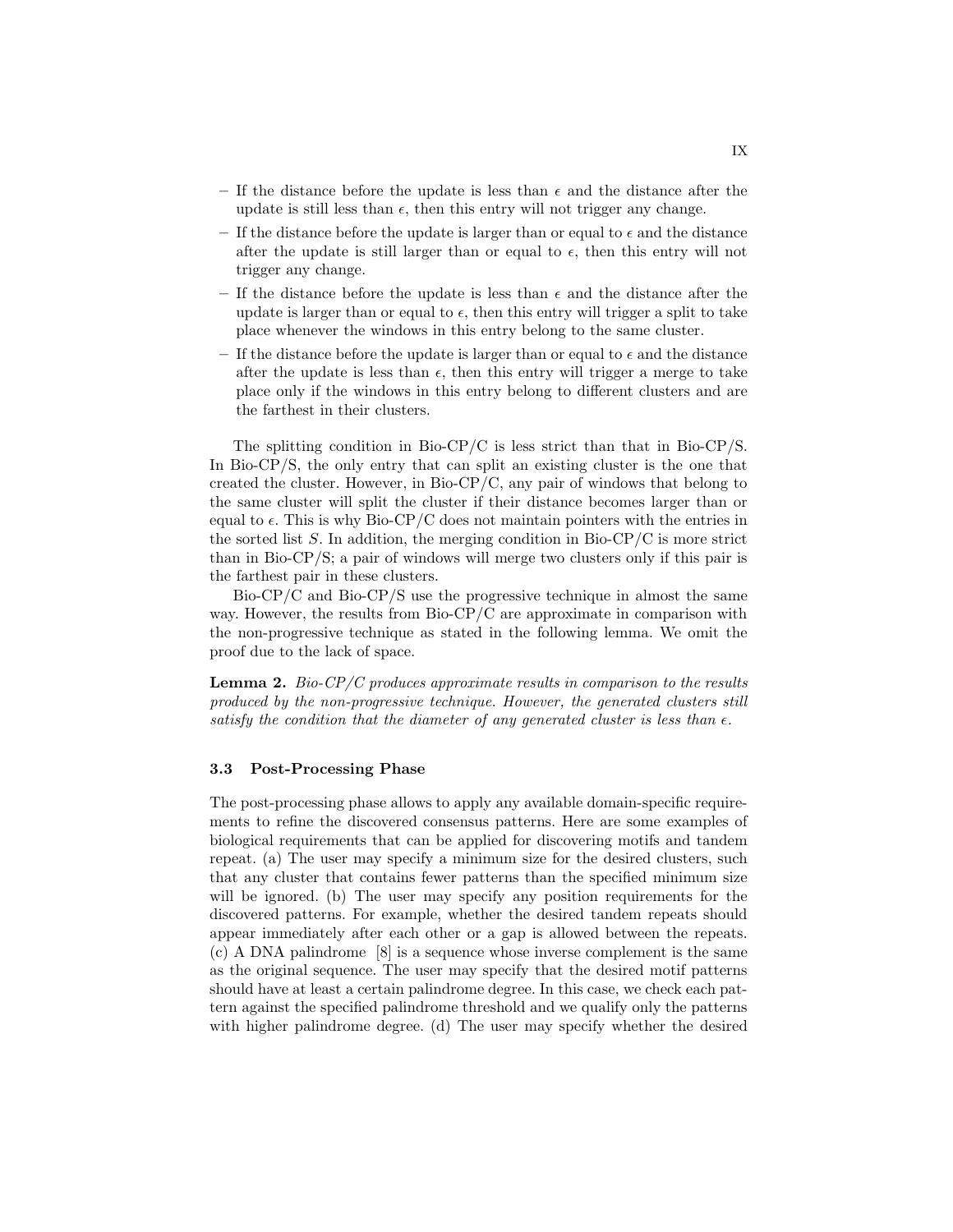consensus patterns can overlap or not. For example, the occurrences of real motifs usually do not overlap each other. In biological databases, although motifs and tandem repeats have different post-processing requirements, Bio-CP allows both types of patterns to be discovered in a single run.

### 4 Scalability Issues in Bio-CP

While Bio-CP shows significant improvement compared to non-progressive clustering techniques, it still involves a high overhead in the first phase due to computing and storing the distance matrix. In this section, we propose a topk nearest-neighbor method to reduce the storage overhead and a heuristic to significantly reduce the number of comparisons needed to get the top-k nearestneighbors for each pattern. We call the new algorithm Bio-CP/K. Another issue with Bio-CP is that at some point the overhead to process and maintain the entries in  $C(t)$  may become comparable to the overhead of resorting the entries in list  $S$ . Bio-CP may need to reset the computations for list  $S$ . Due to space limitations, we do not discuss the possible solutions for this issue.

#### 4.1 Storage Reduction using Top-k Nearest-neighbor

The top-k nearest-neighbor method is well known to reduce the size of the distance matrix [12]. In this method, only the top-k nearest-neighbors for each pattern are stored and clustering techniques are applied over these stored patterns only. While suing the top-k nearest-neighbor method with hierarchical clustering techniques is straightforward, using it with Bio-CP is nontrivial. Due to progressive processing, the lengths of the patterns increase from one phase to the next. Hence, the top-k nearest-neighbors for each pattern may change across phases. Bio-CP/K ensures that, in each phase, every pattern will have its top-k nearest-neighbor patterns among the patterns being processed.

Since patterns expand across the phases, Bio-CP/K stores for each pattern the union of the pattern's top-k nearest-neighbors over the different phases. For example, if the set of top-k nearest-neighbors for pattern x in phase  $P_{min\_len+t}$ is  $K_t$ , then Bio-CP/K stores for x the union set  $\cup_x = \cup (K_t)$ ; where  $0 \le t \le$  $maxLen - minlen$ . In this case, while x expands over the different phases, Bio-CP/K ensures that  $x$ 's top-k nearest-neighbors are among the patterns being processed. Bio- $\mathbb{CP}/\mathbb{K}$  computes the nearest-neighbors for each pattern while constructing the sorted list S and before any of the processing phases. Constructing the union of the top-k nearest-neighbors for pattern  $x$  is performed incrementally as follows:

- 1. Initially  $\cup_x$  is empty
- 2. Compare pattern  $x$  with the remaining patterns based on length  $min\_len$ . The result from the comparison is a list  $L$  sorted based on the distance values.
- 3. Add the first k patterns in L to  $\cup_x$ . Let the distance value of the last pattern of these k patterns be  $K\_{Dist.}$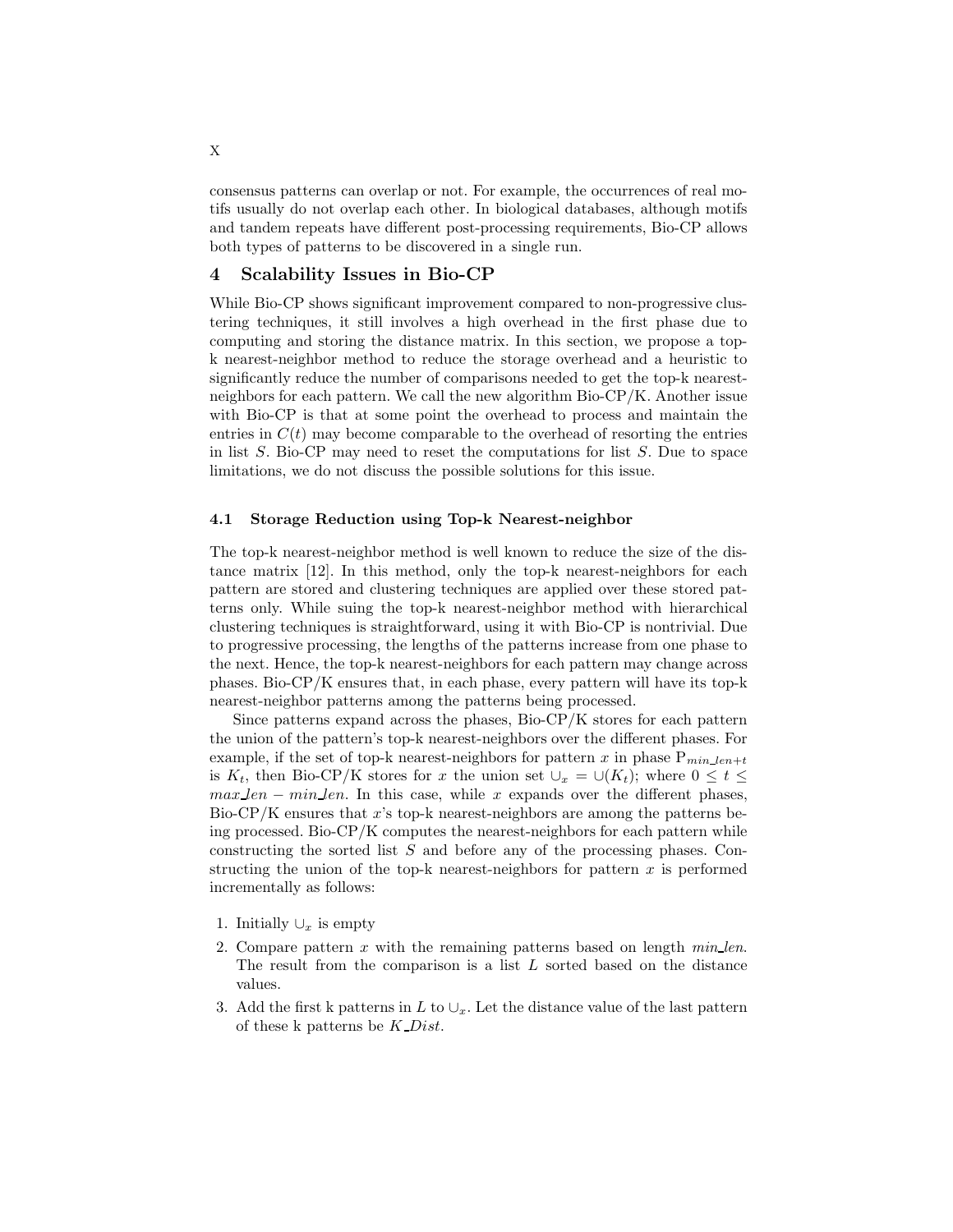- 4. To expand pattern x and re-compute x's top-k nearest-neighbors, we repeat the following steps for t from 1 to  $(max\_len - min\_len)$ :
	- The maximum change in the distance value due to appending  $t$  letters is  $\Delta_{max\_t} = \frac{t}{min\_len+t}$
	- Check the patterns in L that are within  $\pm 2\Delta_{max\ t}$  from K\_Dist by appending and comparing  $t$  letters to the patterns with pattern  $x$ . These patterns are the only ones that may substitute each other as the top-k nearest-neighbors.
	- If any pattern of the new top-k nearest-neighbors is not in  $\cup_x$ , we add it to  $\cup_x$ .

The reason for considering  $\pm 2\Delta_{max,t}$  instead of  $\pm \Delta_{max,t}$  as in Bio-CP is that we do not care about the absolute value of  $K\_{Dist}$ . Instead, we care about the relative order among the patterns around the K Dist point.

After computing x's nearest-neighbors  $\cup_x$ , Bio-CP/K inserts pairs  $(x, y)$  $\forall y \in \bigcup_x$  in the sorted list S. Then the progressive processing is applied over S as discussed in Section 3. Comparing Bio-CP/K to the non-incremental technique, we observe the following. First, Bio-CP/K involves some overhead in constructing  $\cup_x$ . However, the non-incremental technique has to perform steps (2) and (3) independently for each pattern in each length, which clearly involves a much higher overhead. Second, since each pattern will have at least its top-k nearest-neighbors in S in each phase, then the results from Bio-CP/K are at least as good as the non-incremental technique.

#### 4.2 Processing Time Reduction

In this section, we propose a heuristic to reduce the average number of comparisons needed to find the nearest neighbors for each pattern in Bio-CP/K. The main idea is that from comparing a given pattern  $x$  with the other patterns in the database, we can obtain the top-k nearest-neighbors for several patterns other than  $x$  in an efficient and less expensive way.

When pattern  $x$  is compared with other patterns in the database and list  $L$  is constructed (see Section 4.1), the list is logically partitioned into groups  $G_0, G_1$ ,  $..., G_{min\_len}$ ; where group  $G_i$  contains the patterns that have i mismatches with pattern x. It is clear that we can directly get the nearest neighbors for all the patterns that belong to group  $G_0$ . They will have the same nearest neighbors as pattern x. Similarly, for any pattern y in group  $G_1$ , y's nearest neighbors can be obtained efficiently because we know to a large extent in which groups these nearest neighbors will be. For example, the number of mismatches between pattern y and any pattern in group  $G_0$  is one, the number of mismatches between pattern y and any pattern in group  $G_1$  is either zero, one or two, and the number of mismatches between pattern y and any pattern in group  $G_2$  is either one, two or three, and so on. Therefore, the comparisons can be performed incrementally based on the need for more patterns to be added to the nearest neighbor list. In that case we avoid many unnecessary comparisons. We should note that the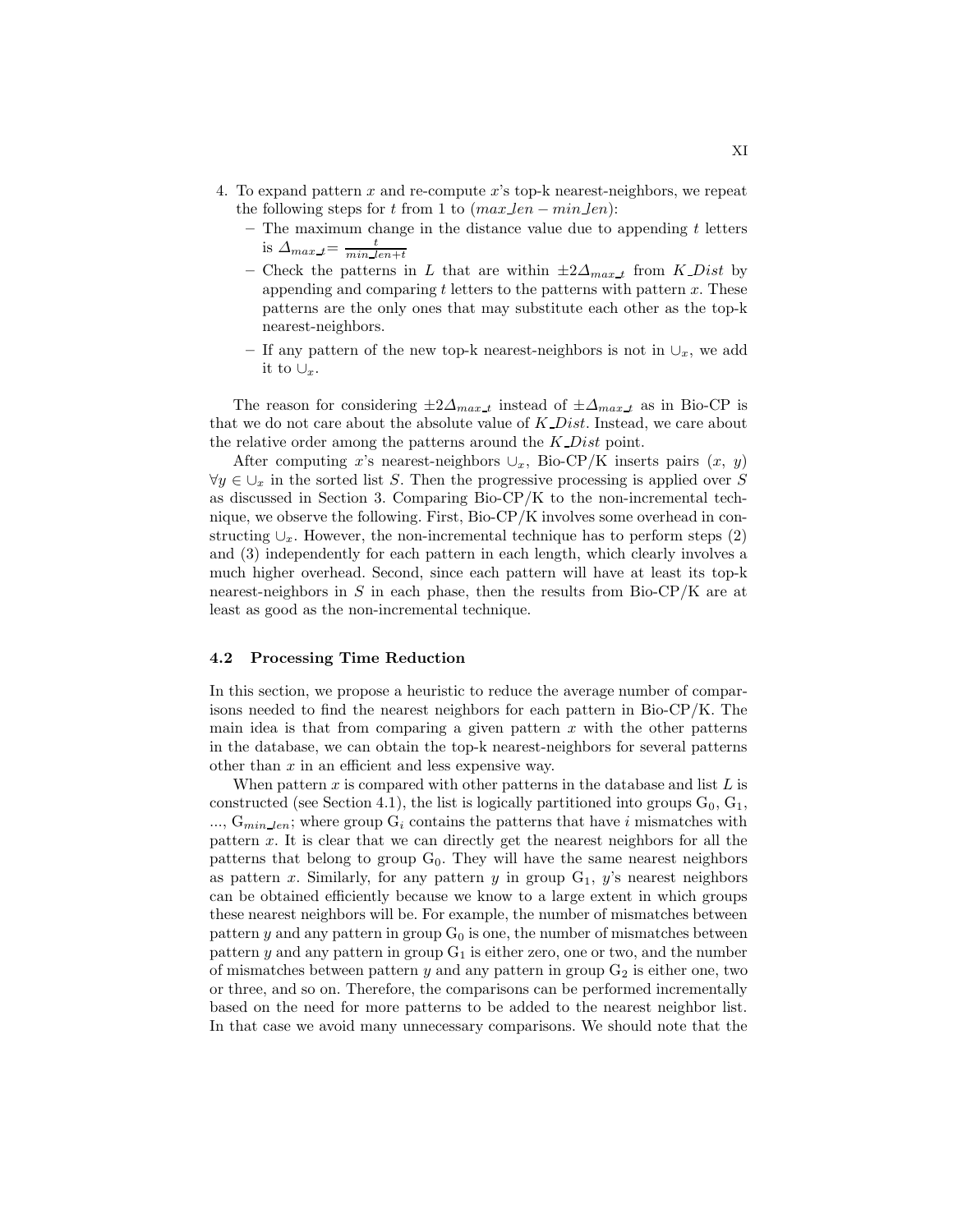patterns that match exactly with pattern  $y$  exist only in group  $G_1$  and these patterns will have the same nearest neighbor list as y. The same idea applies for the other groups. However, the power of the heuristic relies on processing only the first few groups since the uncertainty in the number of mismatches is very small for these groups. Most of the comparisons will lead to patterns in the nearest neighbor list. Using the proposed heuristic allows one scan to the database to generate the required nearest neighbors for several patterns. As a result, the overall number of comparisons is reduced significantly.

#### 5 Experimental Results

We evaluate the performance of Bio-CP for discovering motifs and tandem repeats using real datasets from the E.coli genome sequence. We consider two measures of performance; the processing time and the cluster validity. For the latter, we use Jaccard and Rand coefficients [14] to measure the similarity among the clusters generated from Bio-CP and the non-progressive clustering techniques. All measures for the non-progressive techniques are cumulative values to generate the desired clusters over multiple lengths. The non-progressive single-link



Fig. 4. Processing time of Bio-CP/S and the non-progressive technique

technique simulates the MOPAC algorithm [13]. In the first experiment, we measure the performance of Bio-CP/S. A file of size 25,000 bases is used,  $\epsilon$  is assigned a value of 0.3, and two length ranges are evaluated. Figure 4 illustrates that Bio-CP/S and the non-progressive technique take almost the same time in the first phase in which the hierarchy is generated. However, in the subsequent phases, Bio-CP/S takes much less time than the non-progressive technique that rebuilds the hierarchy from scratch. Figure 4 shows that the processing time for building the hierarchy in the first phase in the case of the range [40...50] is higher than in the case of the range [10...20]. However, the time needed to progress from one phase to the next one in the case of the range [40...50] is less than in the case of the range [10...20]. The reason being that the effect of extending longer patterns is less than the effect of applying the same extension over shorter patterns. The clusters generated from both techniques in this experiment are exactly the same since we are using the single-link metric.

In Figure 5, we present the results of applying Bio-CP/C over the same file of size 25,000. The  $\epsilon$  threshold is assigned a value of 0.5. The behavior of Bio-CP/C and non-progressive techniques is very similar to that in the case of

XII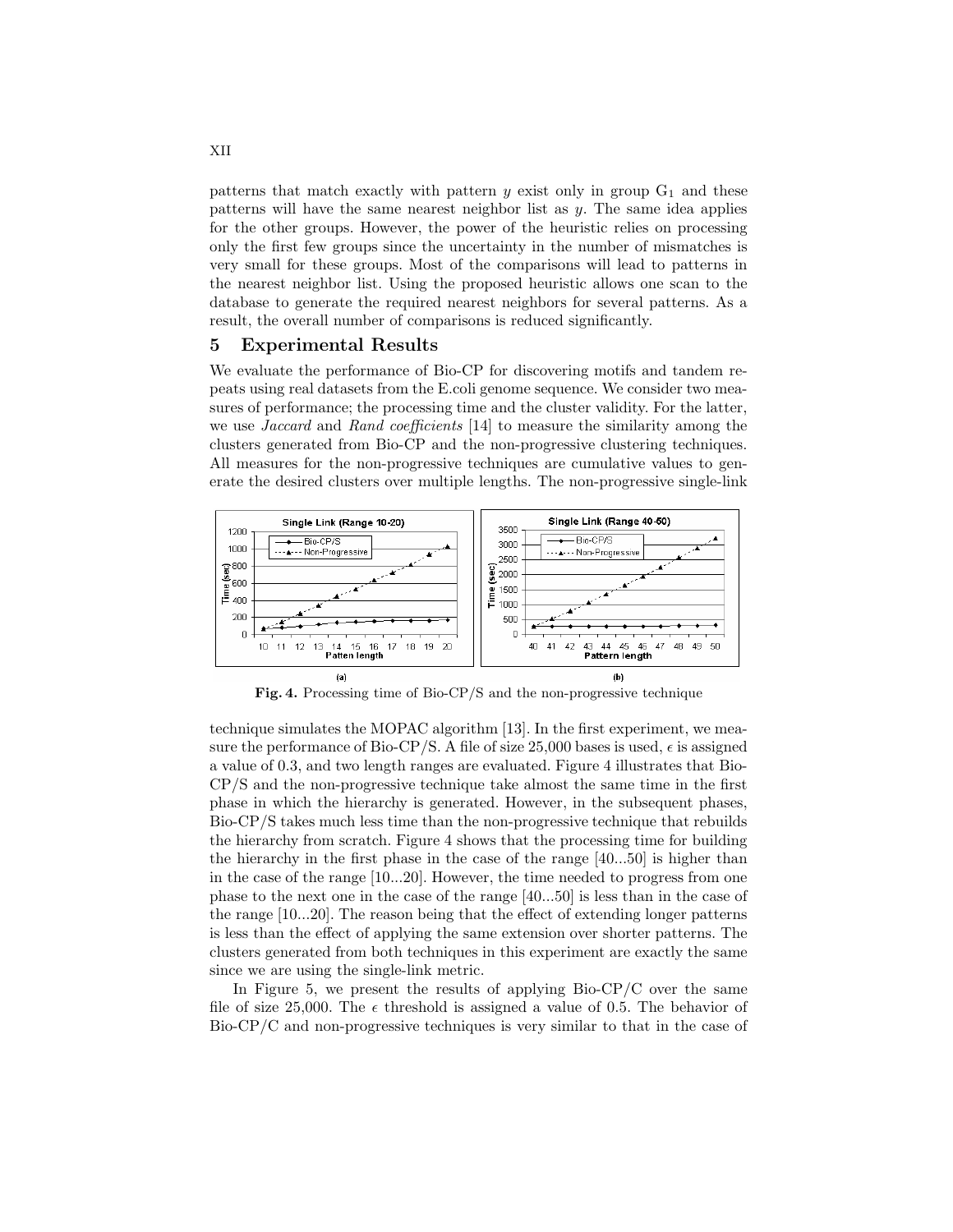



| Length          |          | Jac. coeff   Rand coeff | Length |          | Jac. coeff   Rand coeff |  | Length            | Jac. coeff | Rand coeff |  |
|-----------------|----------|-------------------------|--------|----------|-------------------------|--|-------------------|------------|------------|--|
| 10              |          |                         | 40     |          |                         |  | 101               | 0.9364     | 0.999989   |  |
| 11              | 0.884464 | 0.999987                | 41     | 0.917552 | 0.999991                |  | $\mathbf{1}$      | 0.873205   | 0.999985   |  |
| 12              | 0.841966 | 0.999955                | 42     | 0.832075 | 0.999985                |  | $12 \overline{ }$ | 0.848723   | 0.999983   |  |
| 13              | 0.808337 | 0.999941                | 43     | 0.835635 | 0.999985                |  | 131               | 0.841132   | 0.999983   |  |
| 14              | 0.833241 | 0.999951                | 44     | 0.819972 | 0.999974                |  | 141               | 0.807214   | 0.999977   |  |
| 15 <sub>1</sub> | 0.824595 | 0.999948                | 45     | 0.830797 | 0.999982                |  | 151               | 0.815188   | 0.999982   |  |
| 16              | 0.793678 | 0.999923                | 46     | 0.802416 | 0.999972                |  | 16                | 0.780025   | 0.999968   |  |
| 17              | 0.78032  | 0.999923                | 47     | 0.807746 | 0.999972                |  | 17 <sub>1</sub>   | 0.81346    | 0.999982   |  |
| 18              | 0.802123 | 0.999932                | 48     | 0.824261 | 0.999978                |  | 181               | 0.768912   | 0.999959   |  |
| 19              | 0.781047 | 0.999923                | 49     | 0.785684 | 0.999969                |  | 19                | 0.74306    | 0.99994    |  |
| 20              | 0.75642  | 0.999902                | 50     | 0.788491 | 0.99997                 |  | 20                | 0.719853   | 0.999926   |  |
|                 | íaì      |                         | íhì    |          |                         |  | íc)               |            |            |  |

Fig. 6. Clustering validation degree

Bio-CP/S. However, the generated clusters from Bio-CP/C in this experiment are approximate clusters. Figures  $6(a)$  and  $6(b)$  give the validity degree of the clusters generated in the case of the ranges [10...20] and [40...50], respectively. The figure illustrates that the coefficient values are very close to 1, which means that the clusters generated from incremental processing are very similar to the ones generated from the non-progressive technique. In addition, the figure illustrates that the Rand coefficient detects higher similarity degree among the clusters than the Jaccard coefficient. The reason for this difference is that the Jaccard coefficient does not take into account one similarity factor, namely the number of pairs, say  $(w_1, w_2)$ , for which both clustering techniques assign  $w_1$ and  $w_2$  patterns to different clusters. The Rand coefficient takes this factor into account.

In Figure 7, we present the results of applying Bio-CP/KC, (Bio-CP using complete-link metric and the top-k nearest-neighbors method). We use a file of size 150,000 bases, with  $\epsilon$  assigned to 0.5. In this experiment, we store the top  $0.1\%$  nearest-neighbors for each pattern. Figure 7(a) gives the processing overhead of the various techniques. The figure illustrates that the non-progressive technique involves infeasible processing overhead in the case of relatively large files. In Figure 7(b), we present the effect of applying Bio-CP/KC along with the proposed heuristic in computing the nearest-neighbors when compared to the naive way. The figure illustrates significant reduction in the processing time due to reducing the number of comparisons. The validity measure for the clusters generated in this experiment is given in Figure  $6(c)$ . Note that the coefficient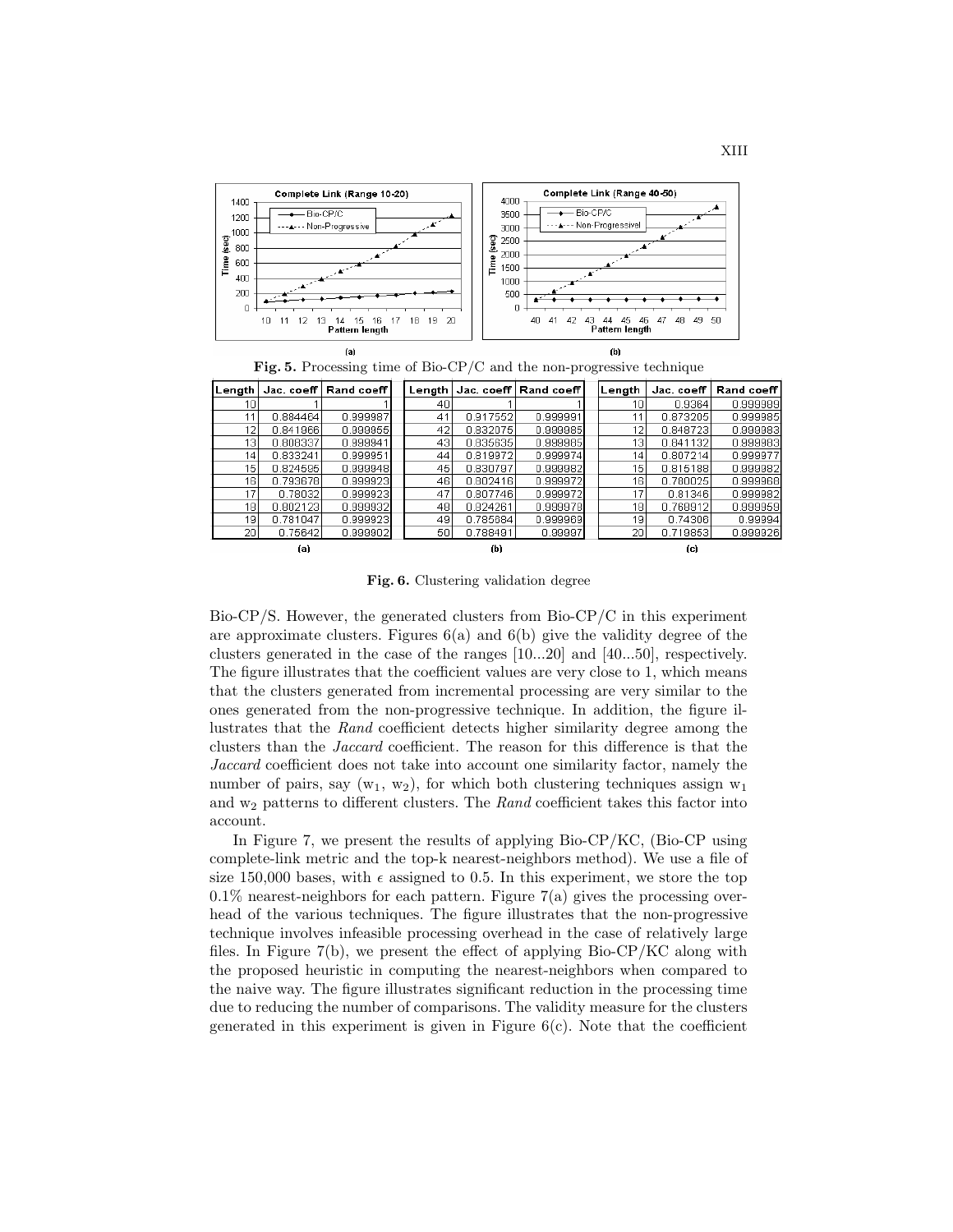

Fig. 7. (a) Processing time of Bio-CP/KC and the non-progressive technique. (b) Heuristic versus naive method

values for the patterns of length 10 are no longer equal to 1. This slight dissimilarity in the first phase is due to the difference between the nearest-neighbor sets maintained by Bio-CP/KC and the non-progressive techniques.

We run several experiments to compare Bio-CP/C with the MEME algorithm [6]. The closeness of the discovered motifs is highly affected by the  $\epsilon$ threshold. With  $\epsilon$  assigned to 0.3 or 0.4, Bio-CP/C usually splits the motifs discovered by MEME into multiple motifs. However, with  $\epsilon$  assigned to 0.6, the motifs discovered by MEME are a subset of the motifs discovered by Bio-CP/C. This indicates that 0.6 is reasonable value for  $\epsilon$ . Bio-CP/C always produces more candidate motifs than MEME. However, MEME annotates each motif with more information such as the E-value and background probabilities due its statistical nature.

## 6 Conclusions

In this paper, we proposed Bio-CP, a progressive hierarchical clustering technique for discovering consensus patterns, namely motifs and tandem repeats, in biological databases over a range of possible lengths. The progressive nature of the hierarchical clustering algorithm makes it scalable and efficient. Bio-CP is also applicable to a wide range of applications since any domain-specific requirements are applied in a post-processing phase. We also proposed several scalability techniques to enhance the performance of Bio-CP in terms of processing time and storage. Our experiments illustrated that Bio-CP scales very well with respect to the processing time, and the clustering validation degrees. In particular, Bio-CP has more than 500% processing time improvement.

### References

- 1. C. C. Aggarwal. On effective classification of strings with wavelets. In Proceedings of the 8th ACM SIGKDD, 163–172, 2002.
- 2. B. Goethals. Survey on frequent pattern mining. Manuscript, 2003.
- 3. R. Agrawal, C. Faloutsos, and A. N. Swami. Efficient similarity search in sequence databases. In FODO, 69–84, 1993.
- 4. R. Agrawal and R. Srikant. Fast algorithms for mining association rules. In VLDB, 487–499, 1994.